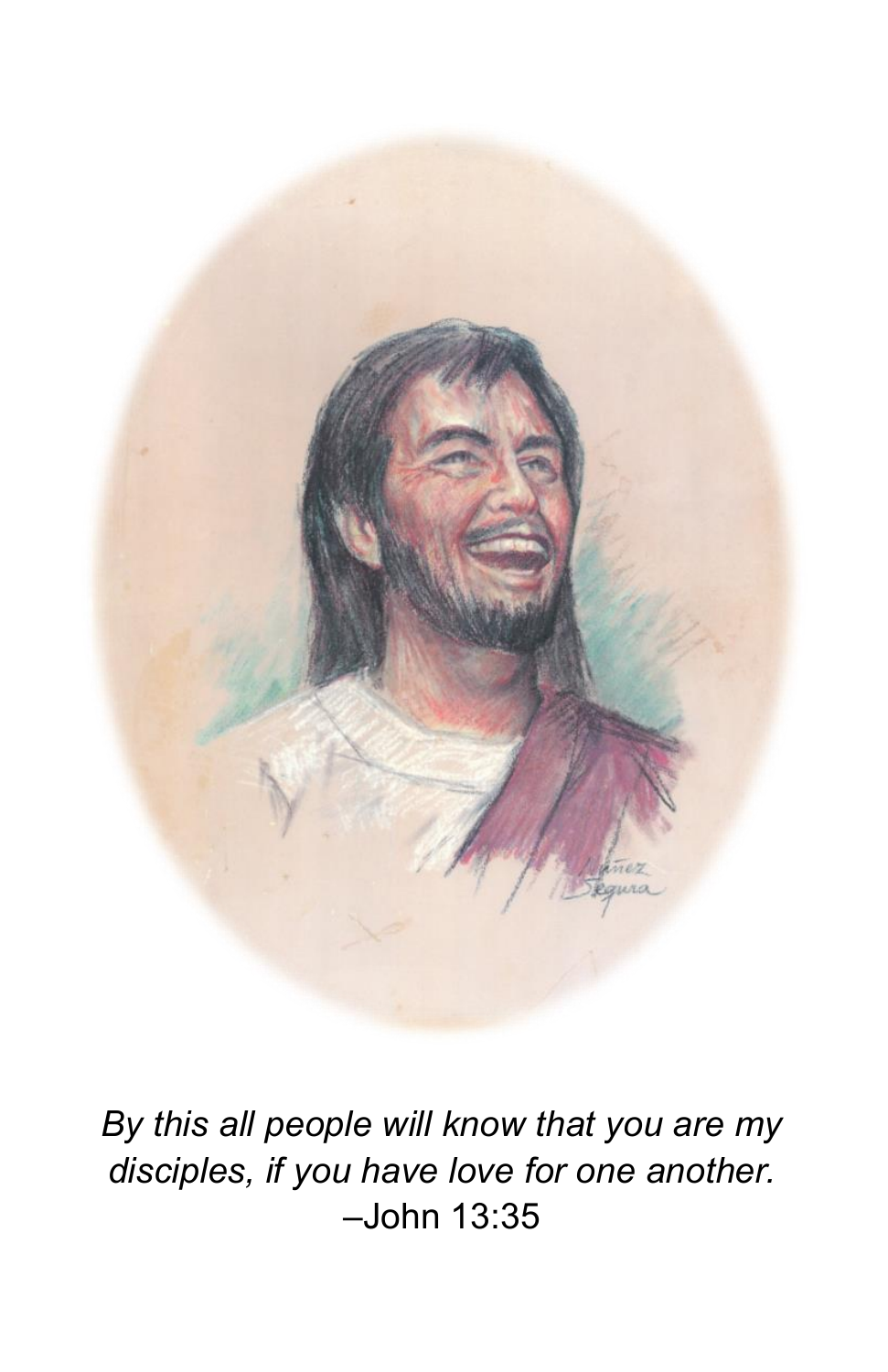**A Service of Witness to the Resurrection**

In Loving and Grateful Memory of *Frank William Bliss II* 

*July 23, 1951 – January 22, 2021*

August 8, 2021 Bryant Lake Regional Park Eden Prairie, Minnesota

## **Prelude**

**Welcome & Opening Sentences**

**Prayer of St. Francis**

**Lord, make me an instrument of your peace: where there is hatred, let me sow love; where there is injury, pardon; where there is doubt, faith; where there is despair, hope; where there is darkness, light; where there is sadness, joy. O divine Master, grant that I may not so much seek to be consoled as to console,**

**to be understood as to understand,**

**to be loved as to love.**

**For it is in giving that we receive,**

**it is in pardoning that we are pardoned,**

**and it is in dying that we are born to eternal life. Amen.**

**Special Music** "Make Me an Instrument of Your Peace"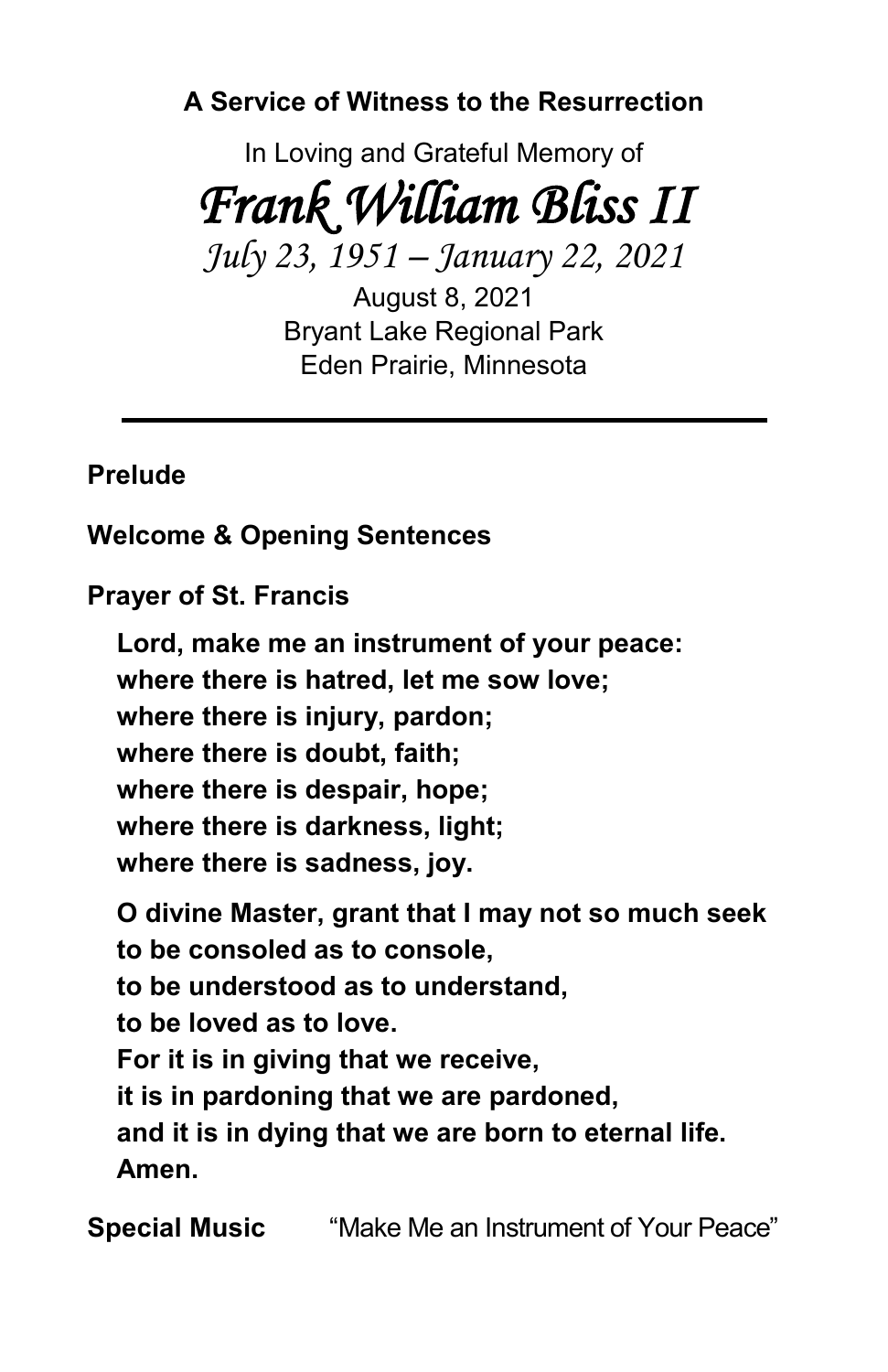**Remembrances** Chris McCawley, Chris Jennings, Mort Cook & Michael Sindaco

**Scripture** Mark 12:28–31

**Homily**

**Special Music** Emma Wasko

**Prayer of Thanksgiving & Lord's Prayer**

**Our Mother/Father in heaven, hallowed be your name, your kin-dom come, your will be done, on earth as in heaven. Give us today our daily bread. Forgive us our sins as we forgive those who sin against us. Save us from the time of trial and deliver us from evil. For the kin-dom, the power, and the glory are yours now and forever. AMEN**

**Special Music** "Day by Day"

**Commendation & Blessing**

**Let There Be Peace on Earth**

**Postlude**

**<{}> <{} <{} <{} <{} <{} <{} <{}** 

| Presiding Pastor  Bart Roush & Mary Koon |
|------------------------------------------|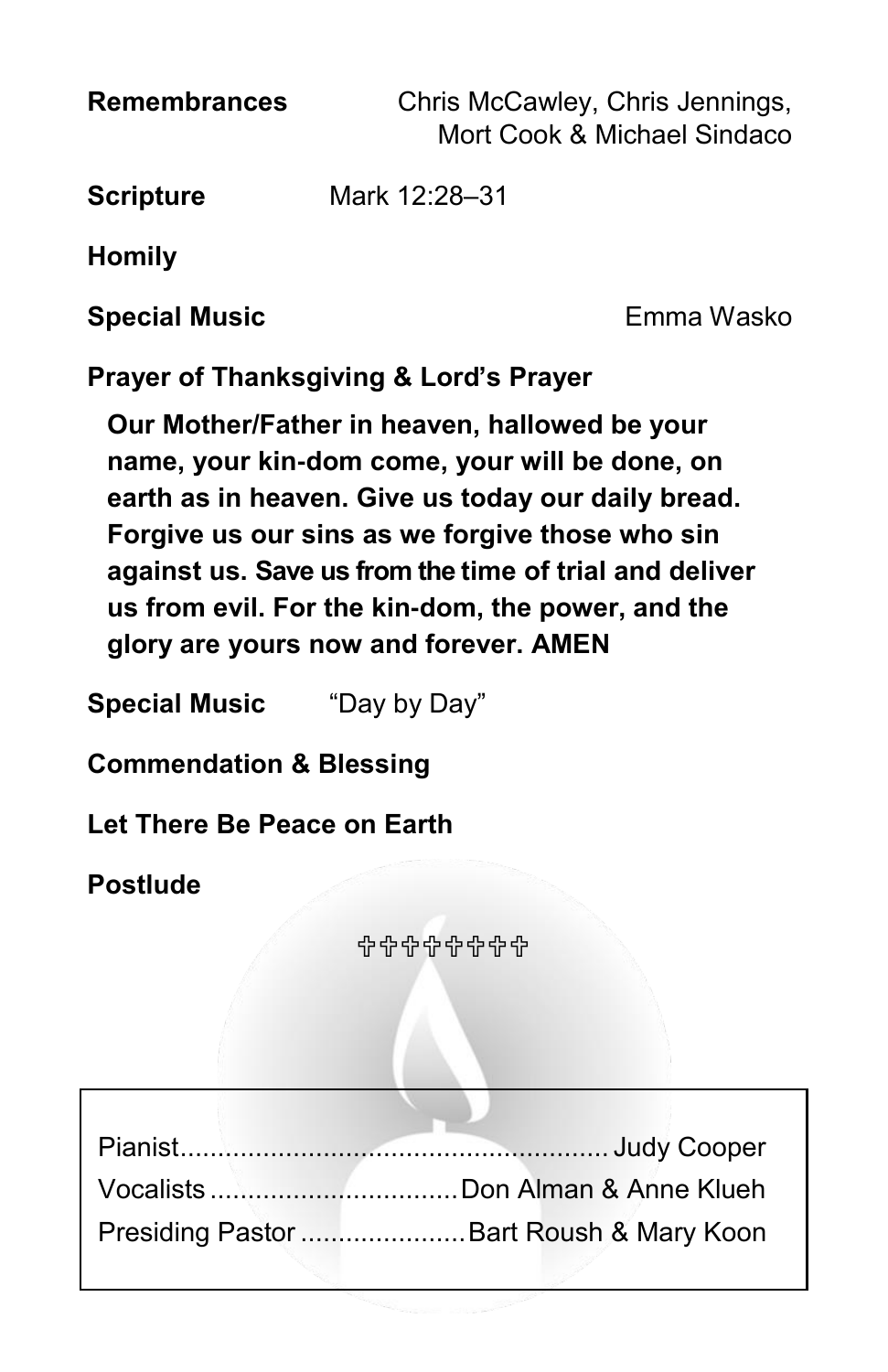

# *Frank William Bliss II July 23, 1951 – January 22, 2021*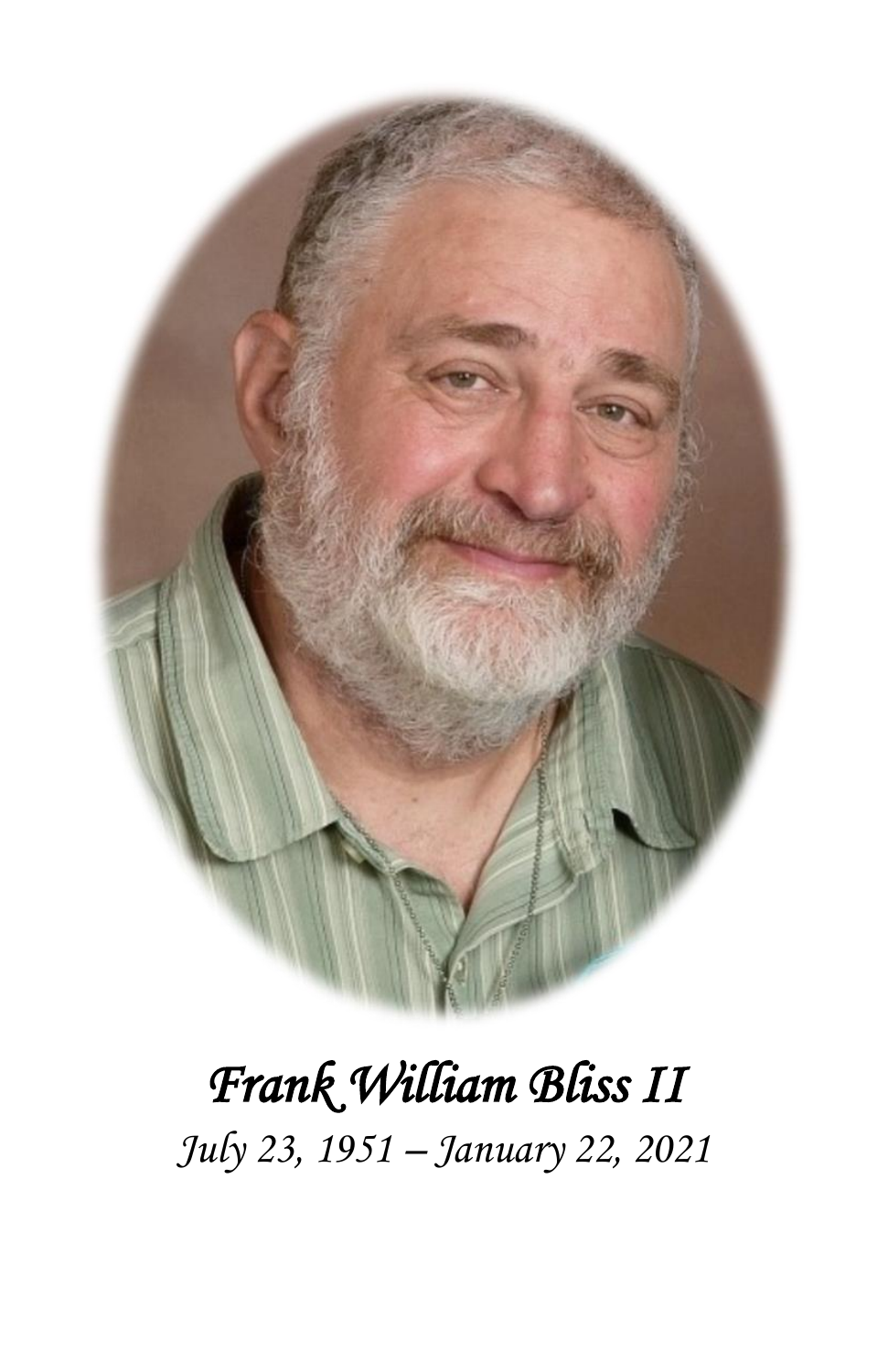*Remembrances* 

#### **Chris McCawley**

– Friend since 1978 in shared missions and ministry

#### **Chris Jennings**

– friend and co-founder of Agape Ranch in 1984

### **Mort Cook** (recorded)

– early supporter of Agape Ranch and friend

#### **Judy Trudel & Mary Sindaco** (read by Michael Sindaco)

– Frank's sisters